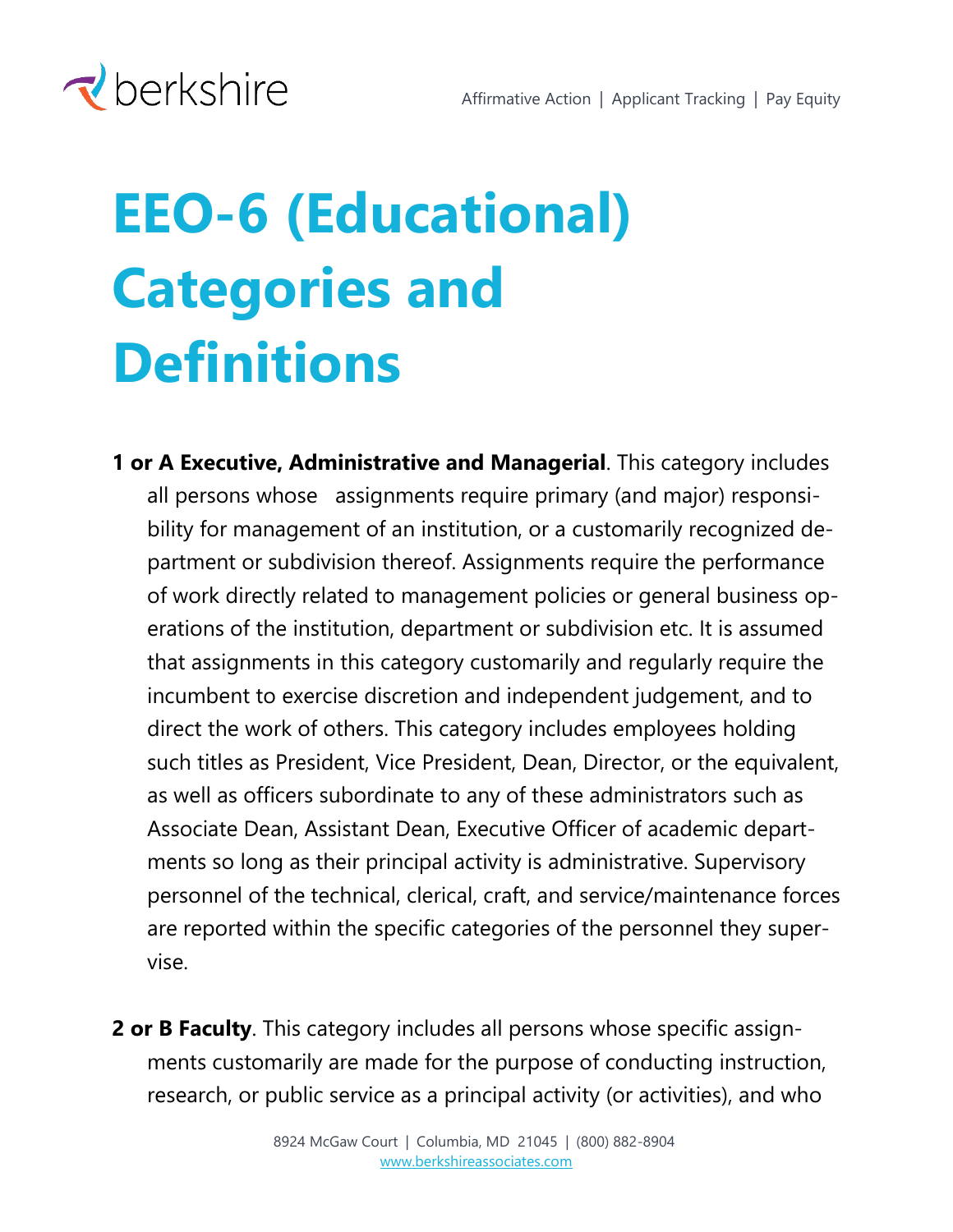

hold academic rank titles of professor, associate professor, assistant professor, instructor, lecturer, or the equivalent of any of these academic ranks. Report in this category Deans, Directors, or the equivalents, as well as Associate Deans, Assistant Deans, and executive officers of academic departments if their principal activity is instructional. Do not include student teaching or research assistants.

- **3 or C Professional Non-Faculty**. This category includes persons whose assignments would require either college graduation or experience of such kind and amount as to provide a comparable background.
- **4 or D Clerical and Secretarial**. Include all persons whose assignments typically are associated with clerical activities or are specifically of a secretarial nature. Include personnel who are responsible for internal and external communications, recording and retrieval of data (other than computer programmers) and/or information and other paperwork required in an office, such as bookkeepers, stenographers, clerk typists, office machine operators, statistical clerks, payroll clerks, etc. Include also salesclerks such as those employed in the bookstore, and library clerks who are not recognized as librarians.
- **5 or E Technical and Paraprofessionals**. This category includes all persons whose assignments require specialized knowledge of skills which may be acquired through experience or academic work such as is offered in many two-year technical institutes, junior colleges or through equivalent on-the-job training. Such positions include computer programmers and operators; drafters; engineering aides; licensed practical or vocational nurses; dietitians; photographers; radio operators; scientific assistants; technical illustrators; technicians (medical, dental, electronic,